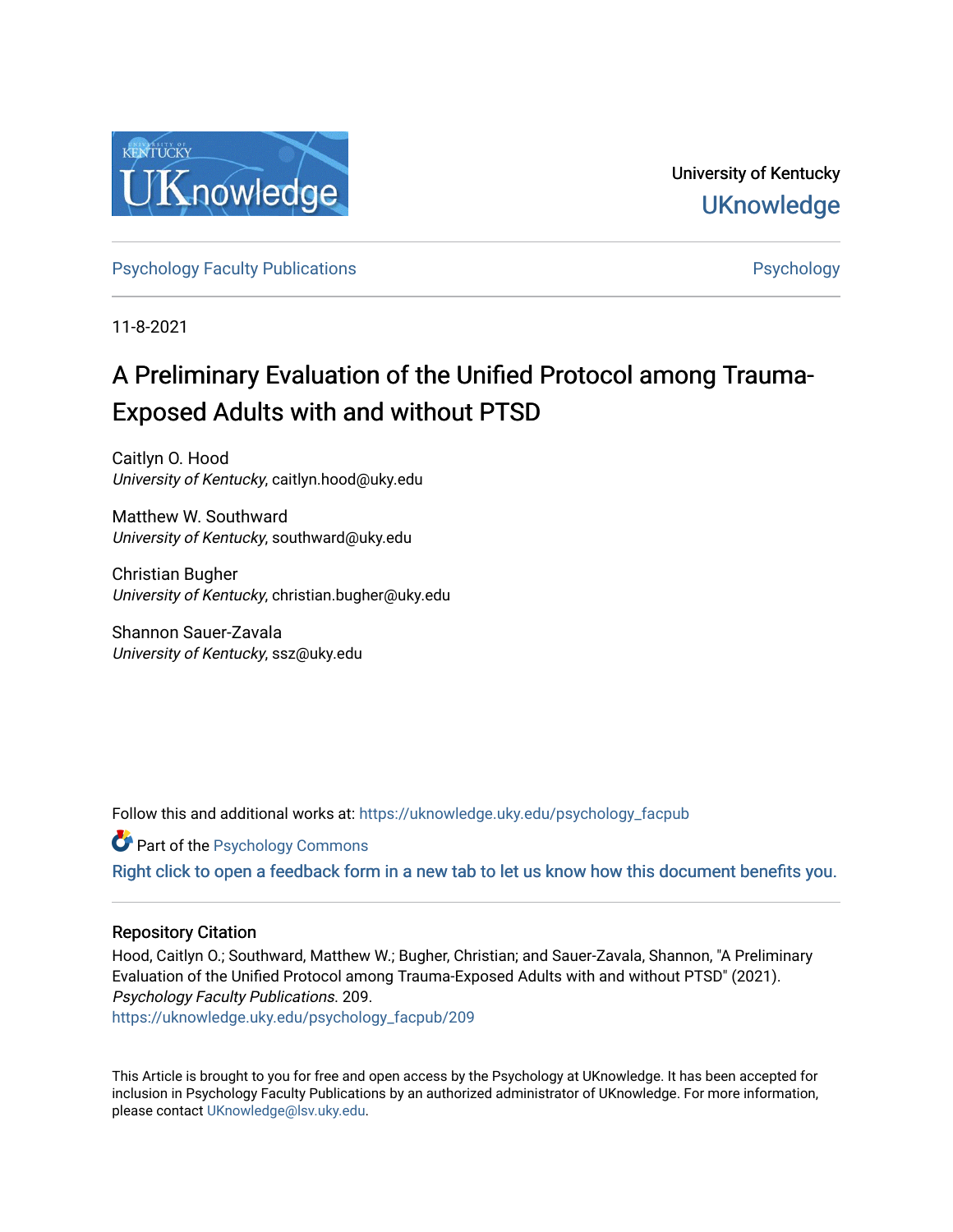## A Preliminary Evaluation of the Unified Protocol among Trauma-Exposed Adults with and without PTSD

Digital Object Identifier (DOI) https://doi.org/10.3390/ijerph182111729

### Notes/Citation Information

Published in International Journal of Environmental Research and Public Health, v. 18, issue 21, 11729.

© 2021 by the authors. Licensee MDPI, Basel, Switzerland.

This article is an open access article distributed under the terms and conditions of the Creative Commons Attribution (CC BY) license ([https://creativecommons.org/licenses/by/4.0/\)](https://creativecommons.org/licenses/by/4.0/).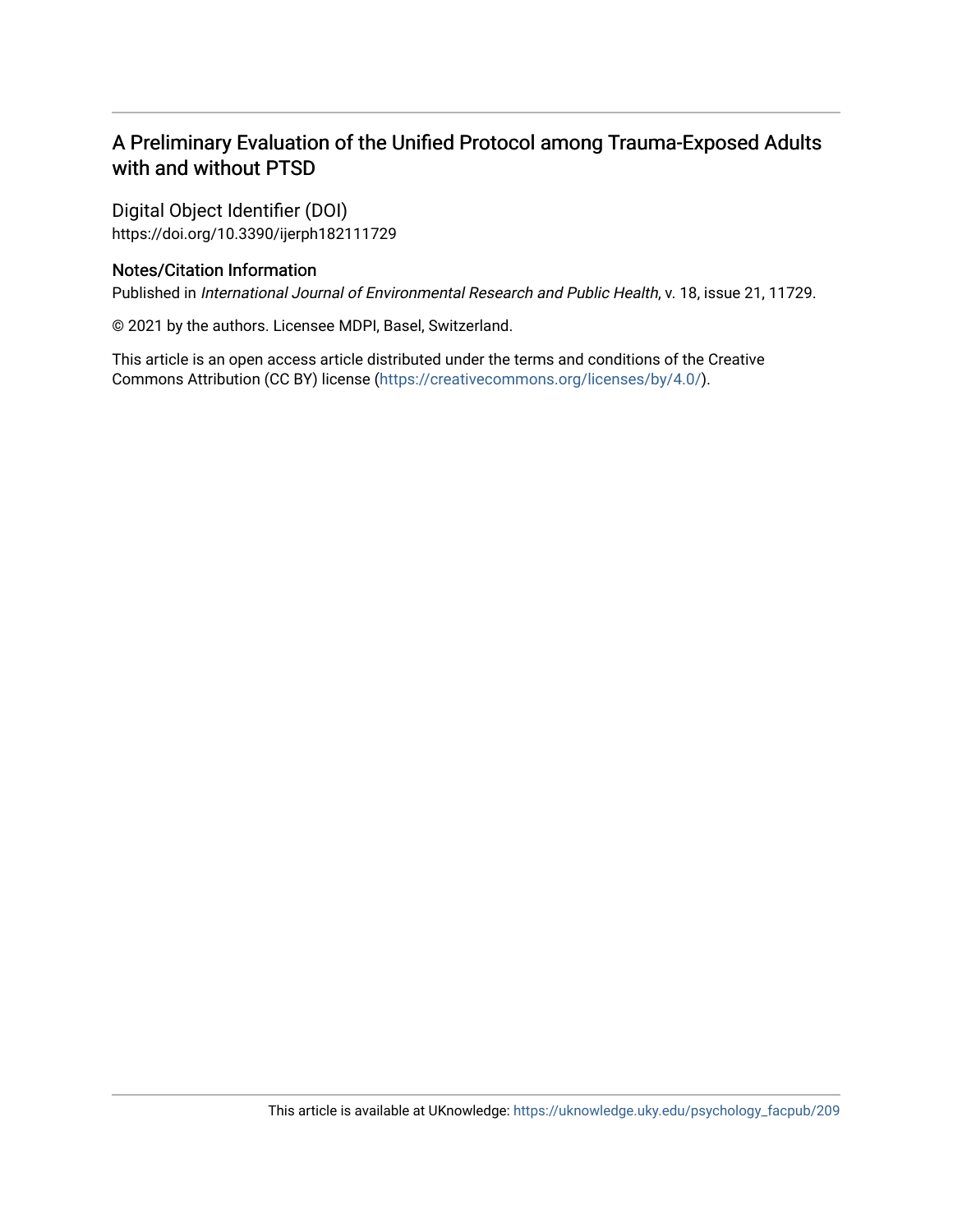



# *Article* **A Preliminary Evaluation of the Unified Protocol among Trauma-Exposed Adults with and without PTSD**

**Caitlyn O. Hood \* [,](https://orcid.org/0000-0002-4147-5366) Matthew W. Southward [,](https://orcid.org/0000-0002-5888-2769) Christian Bugher and Shannon Sauer-Zavala**

Department of Psychology, University of Kentucky, Lexington, KY 40506, USA; southward@uky.edu (M.W.S.); christian.bugher@uky.edu (C.B.); ssz@uky.edu (S.S.-Z.)

**\*** Correspondence: caitlyn.hood@uky.edu

**Abstract:** The purpose of this study was to evaluate whether the Unified Protocol (UP)—a mechanistically transdiagnostic psychological treatment—provides benefit to individuals with a range of trauma histories, psychological difficulties, and diagnostic comorbidity. Using data from a sequential multiple-assignment randomized trial (SMART), this exploratory analysis included a sample of 69 community-recruited adults seeking outpatient mental health treatment. We examined reductions in anxiety and depressive symptoms and changes in aversive and avoidant reactions to intense emotions—the UP's putative mechanism—first by comparing individuals with and without trauma histories and then specifically among participants with PTSD. Findings suggest that the UP may lead to similar improvements in clinical diagnostic severity, anxiety, and depression among patients with trauma exposure as those without trauma exposure. Roughly half of participants with PTSD demonstrated reductions in PTSD clinical severity, anxiety, depression, and distress aversion, suggesting the UP may be an efficacious treatment for people with PTSD and comorbid conditions.

**Keywords:** posttraumatic stress disorder; trauma; transdiagnostic; cognitive-behavioral therapy

#### **1. Introduction**

Most adults will experience at least one potentially traumatic event involving exposure to actual or threatened death, serious injury, or sexual violence in their lifetime [\[1,](#page-12-0)[2\]](#page-12-1). Although many individuals recover from the psychological effects of trauma within weeks or months, some experience debilitating and prolonged distress [\[3\]](#page-12-2). Posttraumatic stress disorder (PTSD) occurs when an individual exhibits persistent re-experiencing symptoms, efforts to avoid trauma reminders, negative changes in mood and cognition, and heightened arousal and reactivity [\[1\]](#page-12-0). However, trauma exposure is also associated with a range of mood and anxiety disorders beyond PTSD [\[4\]](#page-12-3). Diagnostic comorbidity is the rule, rather than the exception, among individuals with trauma histories and is associated with high levels of functional impairment and poor quality of life [\[5](#page-12-4)[,6\]](#page-12-5).

Evidence-based trauma-focused protocols (e.g., Cognitive Processing Therapy, Prolonged Exposure) are consistently recommended as the "gold standard" treatment approaches for PTSD [\[7\]](#page-12-6). Yet, there are several reasons why these protocols may not adequately address the needs of trauma-exposed individuals. First, some studies suggest that the efficacy of PTSD treatments may be compromised when diagnostic comorbidities or persistent and intense negative emotions are present. For example, treatment response may be hampered among individuals with primary diagnoses of PTSD and secondary diagnoses of major depressive or generalized anxiety disorder  $[8,9]$  $[8,9]$ , as well as emotions like guilt, shame, or anger [\[9](#page-12-8)[–11\]](#page-12-9). However, it should be noted that other studies suggest mood and anxiety comorbidities do not moderate outcomes for trauma-focused treatments and may even improve along with PTSD symptoms [\[7\]](#page-12-6). Second, evidence-based PTSD treatments are rarely available to individuals seeking psychotherapy in community settings [\[12\]](#page-12-10). Frontline clinicians may not have the time or resources to participate in the specialized training required for certification in evidence-based PTSD treatments or feel the need to



Citation: Hood, C.O.; Southward, M.W.; Bugher, C.; Sauer-Zavala, S. A Preliminary Evaluation of the Unified Protocol among Trauma-Exposed Adults with and without PTSD. *Int. J. Environ. Res. Public Health* **2021**, *18*, 11729. [https://doi.org/10.3390/](https://doi.org/10.3390/ijerph182111729) [ijerph182111729](https://doi.org/10.3390/ijerph182111729)

Academic Editors: Jorge Osma, María Vicenta Navarro-Haro and Amanda Díaz-García

Received: 27 September 2021 Accepted: 5 November 2021 Published: 8 November 2021

**Publisher's Note:** MDPI stays neutral with regard to jurisdictional claims in published maps and institutional affiliations.



**Copyright:** © 2021 by the authors. Licensee MDPI, Basel, Switzerland. This article is an open access article distributed under the terms and conditions of the Creative Commons Attribution (CC BY) license (https:/[/](https://creativecommons.org/licenses/by/4.0/) [creativecommons.org/licenses/by/](https://creativecommons.org/licenses/by/4.0/)  $4.0/$ ).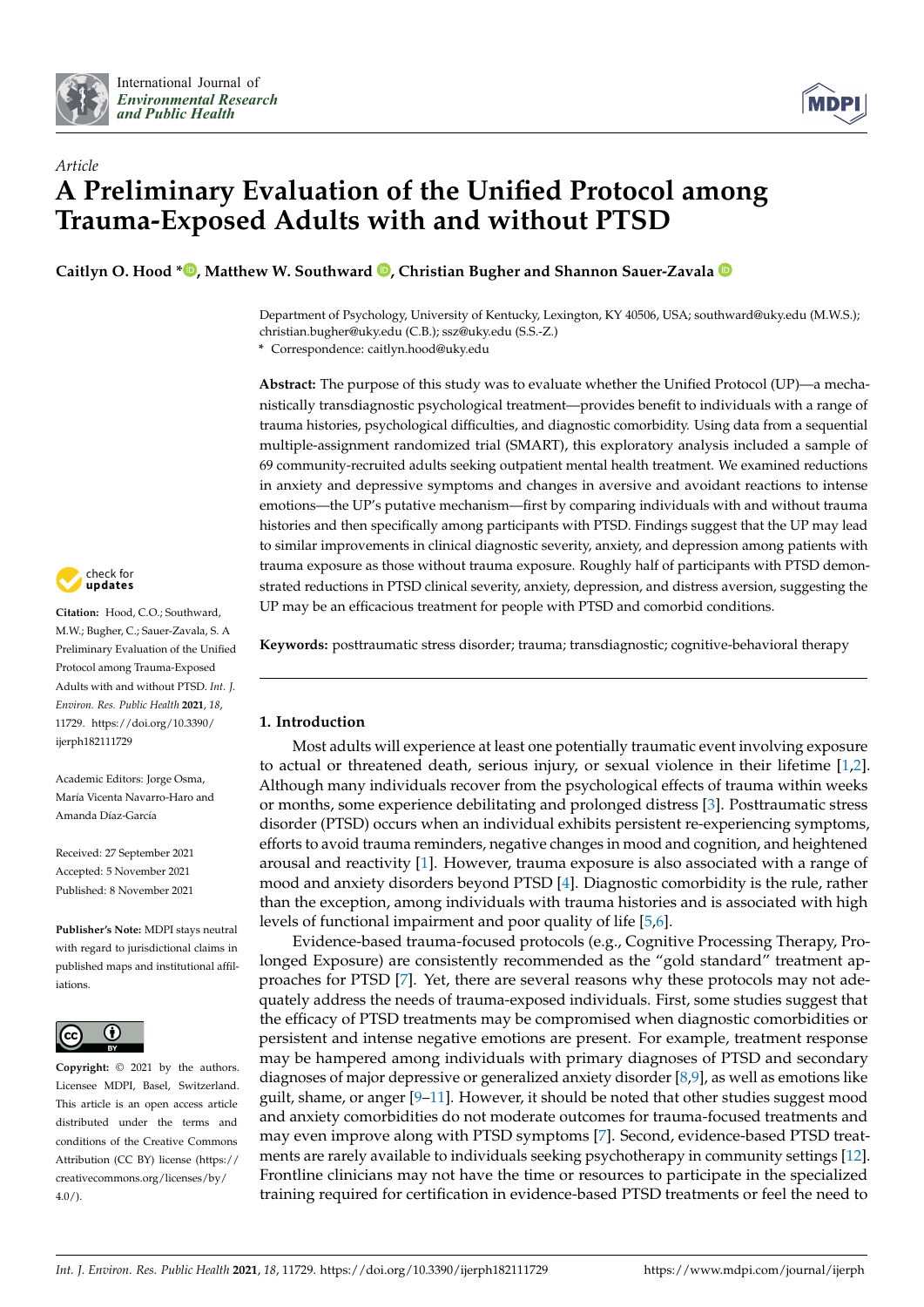provide such treatments if few patients on their caseloads report trauma-related symptoms. Third, patients may not want to undergo PTSD treatments that focus explicitly on the traumatic event or its consequences [\[13\]](#page-12-11). Thus, there is a need for alternative treatment approaches that can be easily embedded within community clinics and address the needs of individuals with an array of trauma-related psychopathology.

Transdiagnostic treatments specifically target shared psychological processes that give rise to comorbid or co-occurring disorders [\[14](#page-12-12)[,15\]](#page-12-13). One such treatment is the Unified Protocol for the Transdiagnostic Treatment of Emotional Disorders (UP) [\[16\]](#page-12-14). The UP includes five core skill modules that address aversive and avoidant reactions to intense emotions, which are thought to maintain symptoms across emotional disorders [\[17\]](#page-12-15). The UP is associated with large improvements in anxiety and depressive symptoms [\[18\]](#page-12-16) comparable to single-disorder protocols [\[19\]](#page-12-17). Moreover, the UP can be adapted to meet the needs of various patient populations and clinical contexts [\[20\]](#page-12-18). Mechanistically transdiagnostic treatments, like the UP, may provide a parsimonious and efficient way of treating psychological difficulties among patients with complex comorbidity [\[21\]](#page-12-19).

There is a strong theoretical and practical rationale for using mechanistically transdiagnostic treatments, like the UP, with trauma-exposed individuals [\[22–](#page-12-20)[24\]](#page-12-21). Ample research points to emotion regulation and tolerance as factors implicated in the onset and maintenance of trauma-related psychopathology [\[25](#page-13-0)[,26\]](#page-13-1). For example, individuals with poorer perceived ability to regulate or tolerate intense emotions—and their corresponding physical sensations—may be more likely to avoid trauma-related reminders, thus interfering with the cue exposure necessary for normative recovery following traumatic events [\[25](#page-13-0)[–27\]](#page-13-2). The UP provides skills to develop an approach-oriented and willing stance towards experiencing emotions [\[28\]](#page-13-3), which may counter avoidance of emotional, behavioral, and physiological responses to trauma-related reminders and promote adaptive recovery. Moreover, the UP may provide an efficient and effective treatment alternative for patients who are unwilling or unable to undergo a trauma-focused protocol.

To date, two studies have evaluated the use of the UP among trauma-exposed adults with PTSD. Varkovitzky and colleagues [\[29\]](#page-13-4) conducted an observational pilot study examining a 16-week group-based version of the UP embedded within a specialty PTSD clinic at a Veterans Affairs hospital. PTSD and depressive symptoms significantly decreased, and emotion regulation improved among the 52 veterans with military-related trauma who completed both the pre- and post-treatment assessments. O'Donnell and colleagues [\[30\]](#page-13-5) expanded on this research in a randomized clinical trial comparing 10–14 individual sessions of the UP to usual care among 43 adults with traumatic injuries recruited from a community hospital. Compared to patients who received usual care, individuals who received the UP showed significantly larger reductions in PTSD, anxiety, and depression at both the post-treatment and 6-month follow-up assessments. Both studies provide preliminary evidence that the UP is efficacious for individuals with PTSD.

Despite recent advances in using the UP for patients with PTSD from military or traumatic injury exposure, a question remains as to whether the UP provides benefit to individuals with a range of trauma histories, psychological difficulties, and diagnostic comorbidity. Using data from a sequential multiple-assignment randomized trial (SMART) [\[31\]](#page-13-6), this exploratory analysis expands upon prior research by including a sample of treatment-naive community-recruited adults seeking outpatient mental health treatment. We examined reductions in anxiety and depressive symptoms and changes in aversive and avoidant reactions to intense emotions—the UP's putative mechanism—first by comparing individuals with and without trauma histories and then specifically among participants with PTSD. Explicit hypotheses were withheld for the present study.

#### **2. Materials and Methods**

#### *2.1. Participants*

Treatment-seeking individuals were recruited from the community to participate in a SMART evaluating methods of personalizing the delivery of the UP. Individuals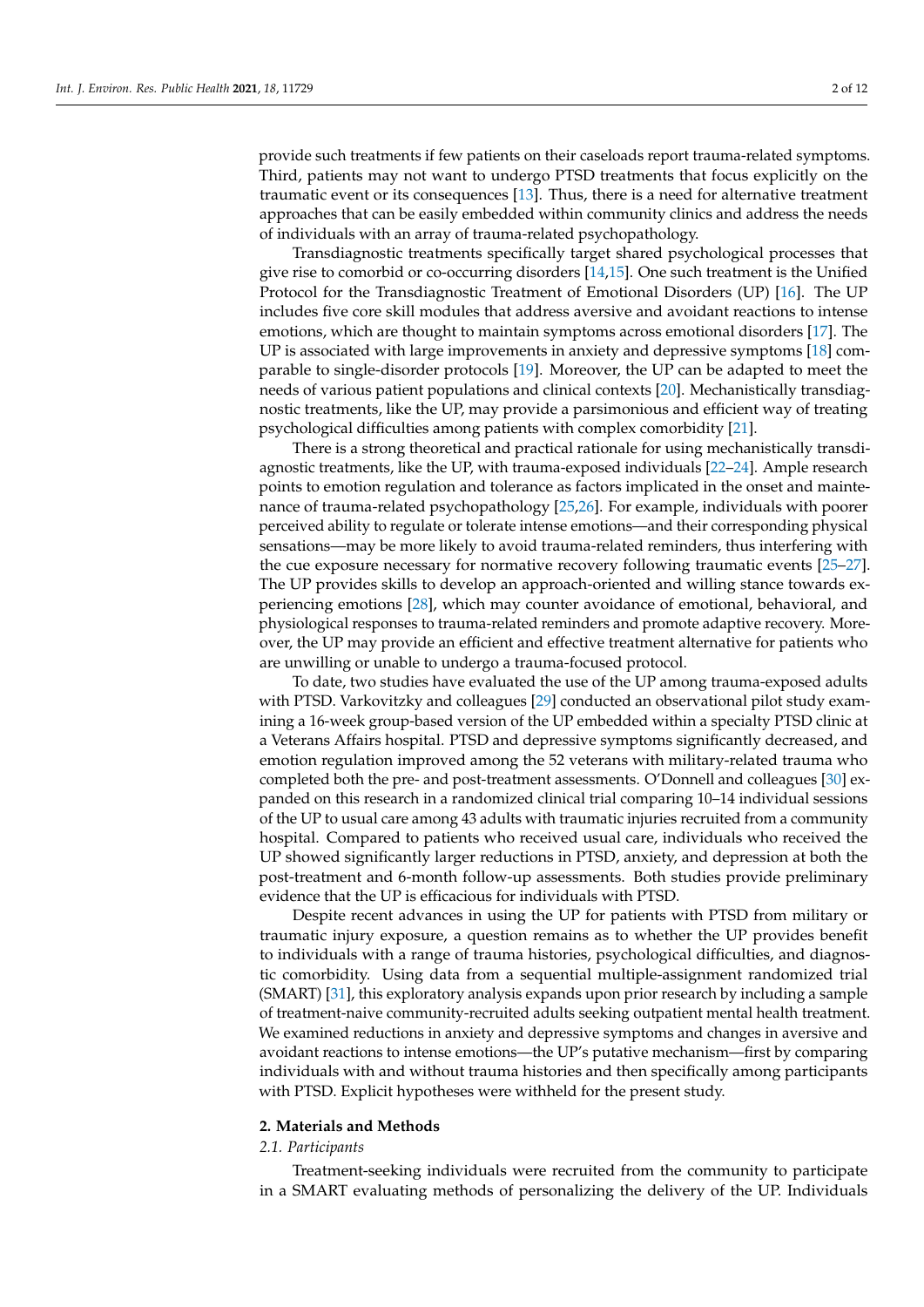were eligible for the parent study if they met criteria for at least one of the following Diagnostic and Statistical Manual-5 (DSM-5) disorders [\[1\]](#page-12-0): PTSD, generalized anxiety disorder (GAD), obsessive-compulsive disorder (OCD), major depressive disorder (MDD), panic disorder (PD), persistent depressive disorder (PDD), or social anxiety disorder (SAD). Of the 165 individuals who completed a preliminary eligibility screen via phone, 72 were excluded from participation due to having diagnoses that required clinical prioritization (e.g., uncontrolled bipolar disorder within the past year  $[n = 6]$ , substance use disorder within the last 3 months  $[n = 1]$ , current psychotic features  $[n = 7]$ , receiving five or more sessions of CBT within the last five years ( $n = 9$ ), recent discontinuation of psychotropic medication ( $n = 1$ ), being unwilling to pause current psychotherapy ( $n = 4$ ), declining to participate (n = 33), living out of state (n = 2), or not meeting inclusion criteria (n = 9). Of the 93 individuals who completed the baseline assessment, 21 did not meet inclusion

Seventy participants were eligible for the parent study at the baseline assessment and agreed to participate. Reports of trauma exposure were not available for one participant due to a recording malfunction, so the final sample in the present analyses included 69 participants. Demographics and clinical characteristics are shown in Tables [1](#page-4-0) and [2.](#page-5-0) Most of the sample was female, white, heterosexual, college-educated, and single. Onequarter of participants were on psychotropic medications. The most common principal diagnoses (i.e., rated as most distressing/interfering) were GAD, MDD, and SAD. Nine participants met diagnostic criteria for PTSD, and three had a principal diagnosis of PTSD. On average, participants met criteria for three concurrent diagnoses at baseline.

<span id="page-4-0"></span>

| Characteristic                        | <b>Total</b><br>$(N = 69)$ | <b>Trauma History</b><br>$(n = 50)$ | No Trauma<br><b>History</b><br>$(n = 19)$ | <b>PTSD Diagnosis</b><br>$(n = 9)$ | No PTSD<br>Diagnosis<br>$(n = 60)$ |  |
|---------------------------------------|----------------------------|-------------------------------------|-------------------------------------------|------------------------------------|------------------------------------|--|
| Age $(M, SD)$                         | 33.46 (12.51)              | 35.20 (12.45)                       | 28.89 (11.78)                             | 36.56 (12.19)                      | 33.00 (12.59)                      |  |
| Gender<br>Female<br>Male              | 46(66.7)<br>22(31.9)       | 34(68.0)<br>16(32.0)                | 12(63.2)<br>6(31.6)                       | 5(55.6)<br>4(44.4)                 | 41(68.3)<br>18 (30.0)              |  |
| Genderqueer/Non-binary                | 1(1.4)                     | 0(0.0)                              | 1(5.3)                                    | 0(0.0)                             | 1(1.7)                             |  |
| Racial/Ethnic Background <sup>a</sup> |                            |                                     |                                           |                                    |                                    |  |
| Caucasian                             | 51 (73.9)                  | 36 (72.0)                           | 15 (78.9)                                 | 8 (88.9)                           | 43 (71.7)                          |  |
| African-American                      | 9(13.0)                    | 8(16.0)                             | 1(5.3)                                    | 0(0.0)                             | 9(15.0)                            |  |
| Arab/Middle-Eastern<br>American       | 2(2.9)                     | 2(4.0)                              | 0(0.0)                                    | 0(0.0)                             | 2(3.3)                             |  |
| East Asian                            | 3(4.3)                     | 2(4.0)                              | 1(5.3)                                    | 0(0.0)                             | 3(5.0)                             |  |
| Latinx                                | 2(2.9)                     | 1(2.0)                              | 1(5.3)                                    | 1(11.1)                            | 1(1.7)                             |  |
| South Asian                           | 2(2.9)                     | 1(2.0)                              | 1(5.3)                                    | 0(0.0)                             | 2(3.3)                             |  |
| Heterosexual/Straight                 | 51 (73.9)                  | 41 $(82.0)$ *                       | 10(52.6)                                  | 6(66.7)                            | 45(75.0)                           |  |
| Bachelor's Degree or Higher           | 41 (59.3)                  | 32 (64.0)                           | 9(47.4)                                   | 5(55.6)                            | 36(60.0)                           |  |
| Married                               | 22 (31.9)                  | 19(38.0)                            | 3(15.8)                                   | 3(33.3)                            | 19 (31.7)                          |  |

#### **Table 1.** Baseline Demographic Characteristics.

criteria and two declined to participate.

Note. Data are presented as number (percentage) of patients unless otherwise indicated. <sup>a</sup> Values may not sum to total in each column because participants could select multiple racial/ethnic backgrounds. \* *p* < 0.05.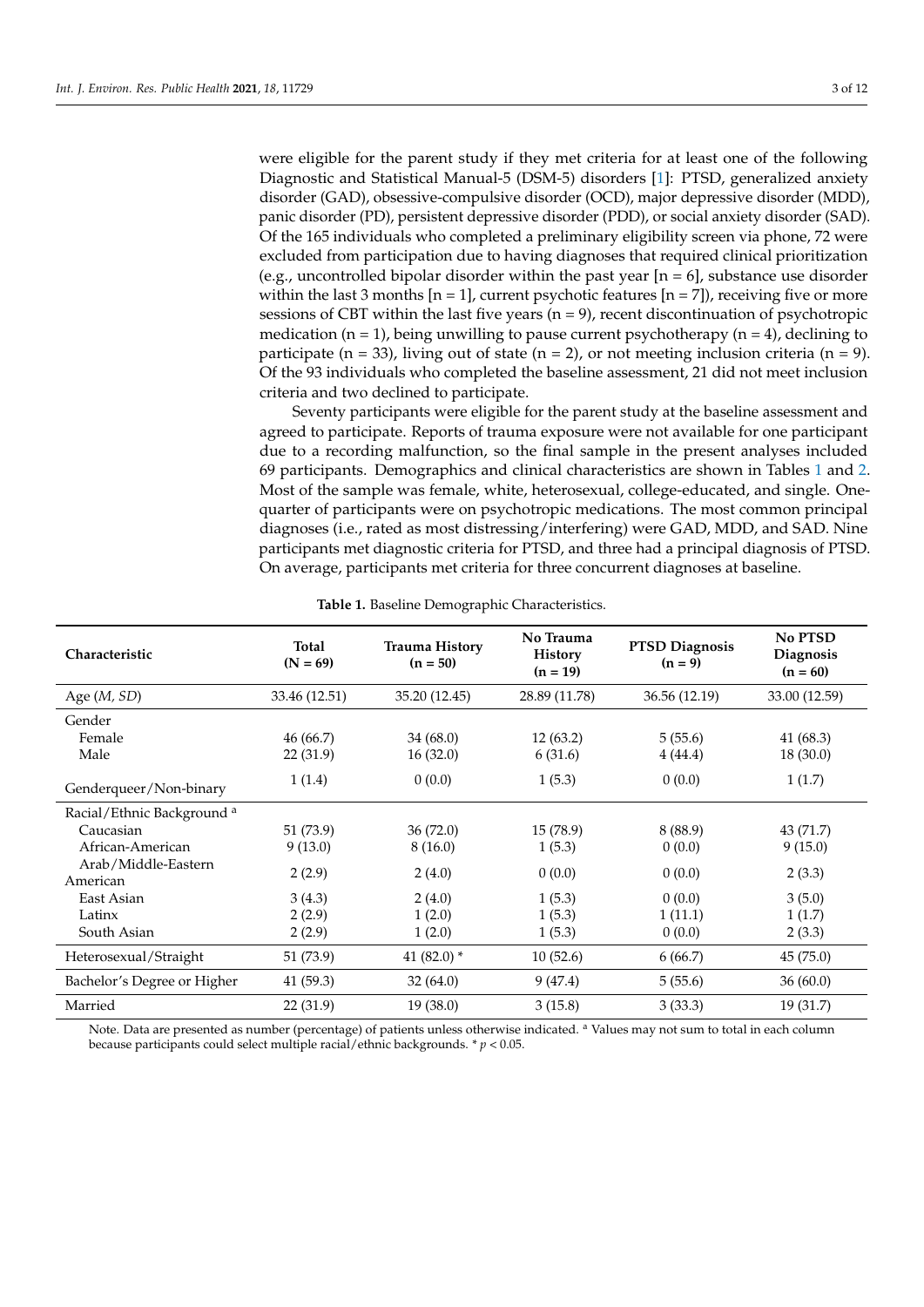<span id="page-5-0"></span>

| Characteristic                                                       | Total<br>$(N = 69)$ | <b>Trauma</b><br><b>History</b><br>$(n = 50)$ | No Trauma<br><b>History</b><br>$(n = 19)$ | <b>PTSD</b><br><b>Diagnosis</b><br>$(n = 9)$ | <b>No PTSD</b><br><b>Diagnosis</b><br>$(n = 60)$ |
|----------------------------------------------------------------------|---------------------|-----------------------------------------------|-------------------------------------------|----------------------------------------------|--------------------------------------------------|
| Current Psychotropic Medication                                      | 16(23.2)            | 11(22.9)                                      | 5(29.4)                                   | 4(44.4)                                      | 12(21.4)                                         |
| Principal Diagnoses <sup>a</sup><br>Obsessive-Compulsive<br>Disorder | 5(7.2)              | 5(10.0)                                       | 0(0.0)                                    | 1(11.1)                                      | 4(6.7)                                           |
| Social Anxiety Disorder                                              | 16(23.2)            | 12(24.0)                                      | 4(21.1)                                   | 3(33.3)                                      | 13(21.7)                                         |
| Generalized Anxiety Disorder                                         | 32(46.4)            | 24 (48.0)                                     | 8(42.1)                                   | 2(22.2)                                      | 30(50.0)                                         |
| Panic Disorder                                                       | 4(5.8)              | 4(8.0)                                        | 0(0.0)                                    | 1(11.1)                                      | 3(5.0)                                           |
| Agoraphobia                                                          | 1(1.4)              | 1(2.0)                                        | 0(0.0)                                    | 0(0.0)                                       | 1(1.7)                                           |
| Major Depressive Disorder                                            | 19(27.5)            | 13(26.0)                                      | 6(31.6)                                   | 3(33.3)                                      | 16(26.7)                                         |
| Persistent Depressive Disorder                                       | 12 (17.4)           | 9(18.0)                                       | 3(15.8)                                   | 2(22.2)                                      | 10(16.7)                                         |
| Acute Stress Disorder b<br>Posttraumatic Stress Disorder b           | 1(1.4)<br>3(4.3)    | 1(2.0)<br>3(6.0)                              |                                           | 3(33.3)                                      | 1(1.7)<br>-                                      |
| Diagnoses Met (M, SD)                                                | 3.04(1.80)          | 3.28 $(1.97)$ *                               | 2.42(1.07)                                | 2.77(1.47)                                   | 4.89 $(2.71)$ *                                  |
| Clinical Severity Rating (M, SD)                                     | 4.72(1.00)          | 4.92 $(0.94)$ **                              | 4.21(0.98)                                | 4.65(0.95)                                   | 5.22(1.20)                                       |
| OASIS (M, SD)                                                        | 9.18(3.68)          | $9.84(3.59)$ *                                | 7.47(3.42)                                | 8.97 (3.44)                                  | 10.75(5.15)                                      |
| ODSIS (M, SD)                                                        | 8.28(5.09)          | 8.80(5.10)                                    | 6.95(4.95)                                | 8.02(5.06)                                   | 10.25(5.18)                                      |
| MEAQ-DA (M, SD)                                                      | 47.26 (11.92)       | 47.32 (12.70)                                 | 47.10 (9.88)                              | 47.18 (12.37)                                | 47.78 (8.84)                                     |

**Table 2.** Baseline Diagnostic Characteristics.

Note. Data are presented as number (percentage) of patients unless otherwise indicated. <sup>a</sup> Values may not sum to total in each column because participants could be diagnosed with multiple clinically significant diagnoses. <sup>b</sup> Participants were only asked diagnostic items for ASD and PTSD if they reported a Criterion A trauma. ASD and PTSD are mutually exclusive diagnoses. OASIS = Overall Anxiety Severity and Impairment Scale. ODSIS = Overall Depression Severity and Impairment Scale. MEAQ-DA = Multidimensional Experiential Avoidance Questionnaire Distress Aversion subscale. \* *p* < 0.05 \*\* *p* < 0.01.

#### *2.2. Procedure*

Informed consent was obtained before research activities began. All study procedures were approved by the University of Kentucky Institutional Review Board (Protocol code: 53545). The pilot parent study (NCT04584879) used a two-stage SMART design to address two primary aims: (1) examining the feasibility of personalizing UP skill module order and (2) identifying proximal indicators of early treatment response. The present study included the five core UP modules: Understanding Emotions (UE), Mindful Emotion Awareness (MEA), Cognitive Flexibility (CF), Countering Emotional Behaviors (CEB), and Confronting Physical Sensations (CPS). Weekly 45–60 min individual therapy sessions were delivered by four study therapists certified in the UP.

The first-stage randomization occurred following the baseline assessment in which participants were randomized to receive the UP skill modules in one of three sequencing conditions: (1) a sequence that prioritized their personal strengths (capitalization condition); (2) a sequence that prioritized their personal deficits (compensation condition); or (3) the standard module sequence described by Barlow et al. [\[16\]](#page-12-14) (standard condition). To sequence models in the capitalization and compensation conditions, self-report measures corresponding to each UP skill were administered as part of the baseline assessment battery (see summary of measures provided by Sauer-Zavala and colleagues [\[31\]](#page-13-6)). Each participant's raw scores on each measure were converted to z-scores and then rank-ordered from highest (greatest strength) to lowest (greatest deficit). The second-stage randomization occurred after the fifth therapy session, and patients were assigned to discontinue treatment after the sixth session (brief condition) or to receive all 12 sessions (full condition).

Participants completed diagnostic assessments at three time points: (1) at baseline, (2) prior to the second-stage randomization (i.e., before session 6), and (3) at the end of the 12-week treatment window. Moreover, all participants completed a self-report questionnaire battery before each therapy session and, for those in the brief condition, each week between weeks 7–12. Additional information on procedures relevant to the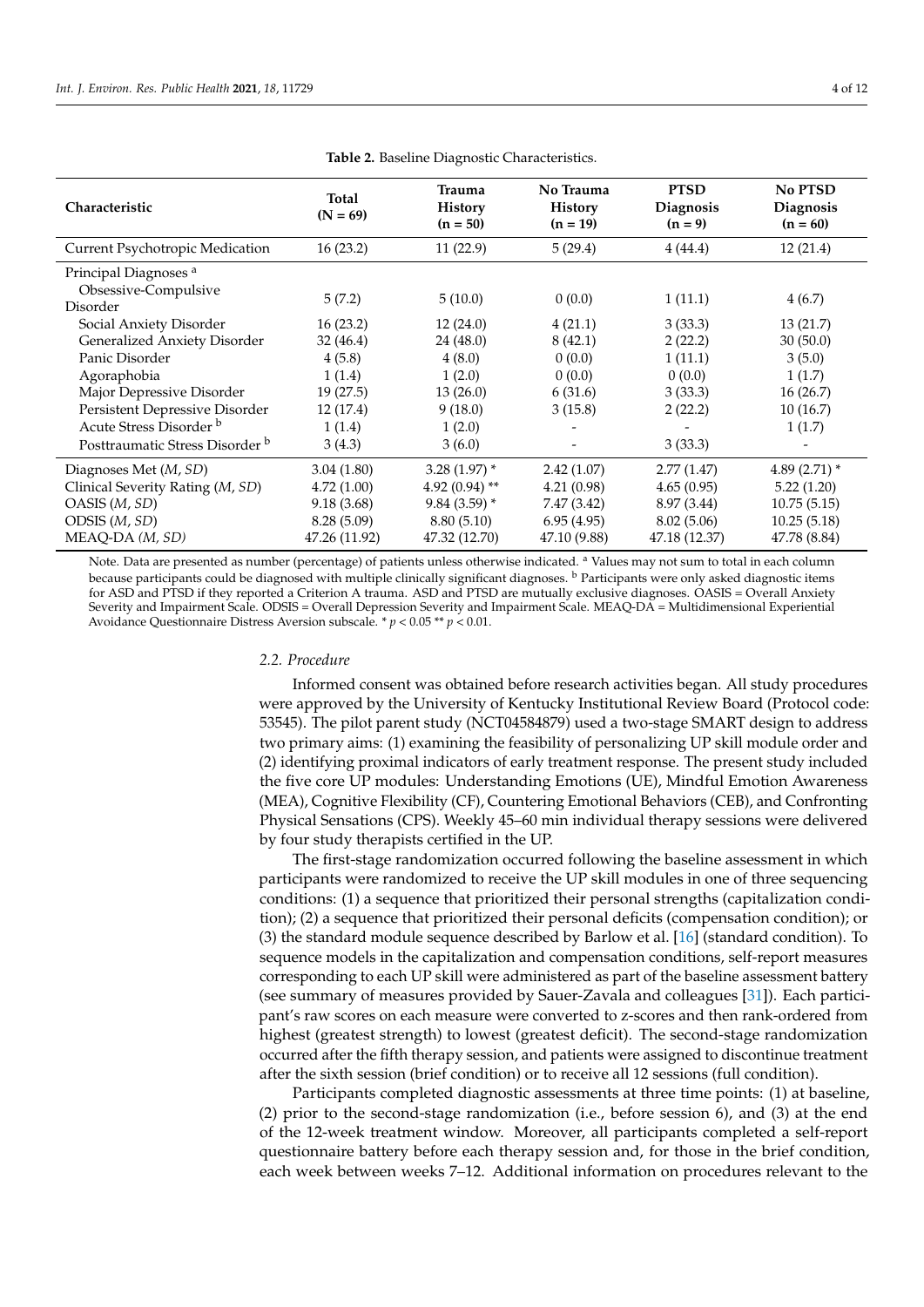main outcomes from the parent project, as well as a CONSORT flow chart can be found in Sauer-Zavala et al. [\[31\]](#page-13-6).

#### *2.3. Measures*

#### 2.3.1. Diagnostic Assessment

The Diagnostic Interview for Anxiety, Mood, and Obsessive-Compulsive and Related Neuropsychiatric Disorders (DIAMOND) [\[32\]](#page-13-7) is a semi-structured diagnostic interview for DSM-5 disorders. Trained graduate student assessors used the DIAMOND to determine dimensional clinical severity ratings (CSR) of subjective distress and/or impairment for each diagnostic category. CSR scores use a seven-point scale (1–7) with higher scores reflecting greater distress/impairment. CSR scores > 3 represent clinically significant distress/impairment and were used to define the presence of a given diagnosis. The DIAMOND was administered at baseline to determine whether study inclusion/exclusion were met and to record baseline clinical severity. The DIMOND was also administered prior to the second-stage randomization (before week 6) and at the end of the 12-week treatment window. Assessors demonstrated excellent reliability on categorical ratings of primary diagnoses (Krippendorff's αs: 0.91–1.00; median = 1.00) and dimensional severity ratings (CSRs) of each disorder (Krippendorff's  $\alpha$ s: 0.83–1.00; median = 0.92).

The DIAMOND was also used to assess participants' lifetime exposure to potentially traumatic events. Assessors asked participants if they experienced any of the following: war or combat; actual or threatened physical assault; actual or threatened sexual violence; being kidnapped or held hostage; terrorist attack; being tortured or a prisoner of war; natural or man-made disaster; serious motor vehicle accident; a sudden, terrible medical event; or other traumatic experience. If an event was endorsed, participants were asked to report if they experienced the event directly, witnessed or learned about the event, or received repeated or extreme details of the event, which satisfies the definition of a Criterion A trauma outlined in DSM-5 [\[1\]](#page-12-0). Only participants who endorsed Criterion A trauma exposure were asked diagnostic items to determine the presence or absence of acute stress disorder (ASD) or PTSD.

#### 2.3.2. Self-Report

The Overall Anxiety Severity and Impairment Scale (OASIS) [\[33\]](#page-13-8) and Overall Depression Severity and Impairment Scale (ODSIS) [\[34\]](#page-13-9) are both 5-item self-report questionnaires designed to measure anxiety and depression symptoms, respectively, over the prior week. Total scores on the OASIS and ODSIS range from 0–20, with higher scores reflecting greater symptom severity. The clinical cutoff score for each measure is 8. The OASIS and ODSIS have exhibited good internal consistency, test-retest reliability, and convergent and discriminant validity [\[33](#page-13-8)[,34\]](#page-13-9). In the current sample, OASIS items demonstrated good internal consistency (McDonald's  $\omega = 0.84$ ) and ODSIS items demonstrated excellent internal consistency (McDonald's  $\omega$  = 0.94) at baseline.

The 13-item Distress Aversion subscale of the Multidimensional Experiential Avoidance Questionnaire (MEAQ-DA) was used to assess the extent to which participants viewed distress as unwelcome or intolerable [\[35\]](#page-13-10). Participants used a Likert-type scale from 1 (strongly disagree) to 6 (strongly agree), with higher scores reflecting a greater propensity to experience aversive reactions to emotions—the UP's putative mechanism. The MEAQ-DA has demonstrated good internal consistency and strong convergent and discriminant validity [\[35\]](#page-13-10) in prior research. MEAQ-DA items demonstrated good internal consistency in the present study at baseline (McDonald's  $\omega$  = 0.89).

#### *2.4. Data Analytic Approach*

Means and standard deviations were used to summarize participants' average scores on continuous measures. Percentages were calculated to demonstrate participants' exposure to traumatic events. Chi-square tests were used to compare whether the proportion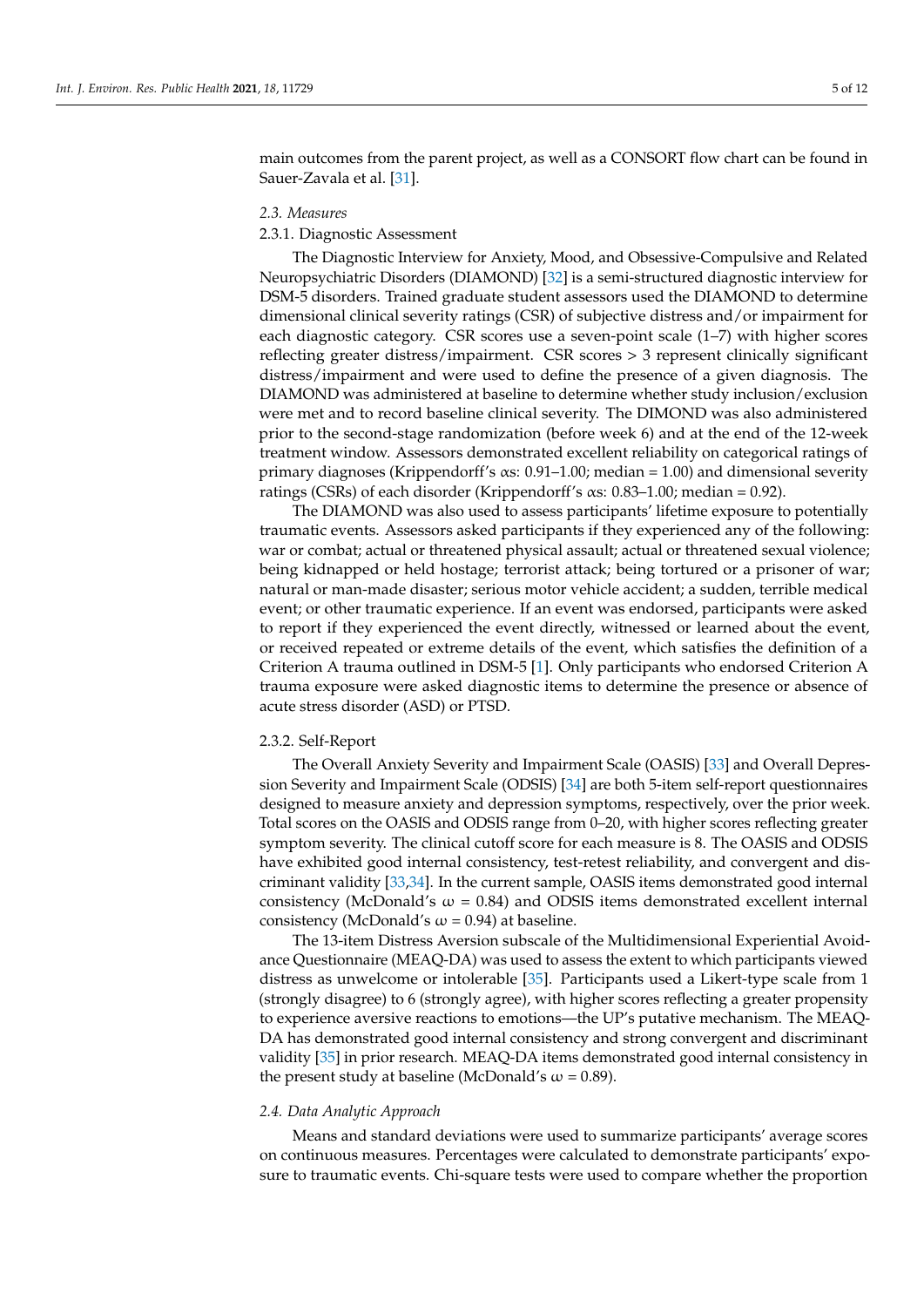of participants exposed to traumatic events differed by treatment conditions (sequencing or duration).

We assessed whether changes in anxiety, depression, and experiential avoidance across the study period differed as a function of trauma exposure by developing two-level hierarchal linear models (HLMs). HLMs can account for data that are nested within individuals (i.e., multiple time points per individual) and individuals with varying numbers of observations. Predictors in the models included main effects of trauma exposure (not exposed  $= 0$ , exposed  $= 1$ ) and time. For models of CSR, time was operationalized as assessment number (baseline  $= 1$ , before session  $6 = 2$ , end-of-study period  $= 3$ ). For models of OASIS, ODSIS, and MEAQ-DA, time was operationalized as session number (1–12). To examine whether the rate of change in outcomes of interest differed by trauma exposure status, an interaction term between trauma and time (assessment or session number) was included in all models. Dummy-coded indicator variables representing sequencing and treatment duration conditions, and their interaction with time, were included as covariates. Data from the post-treatment assessment and sessions 7–12 were excluded for participants in the brief duration condition since they were not receiving treatment at those time points. Including a random intercept led to non-convergence when modeling change in CSR scores and, thus, only random slopes were included. All other models included both random intercepts and random slopes. We used restricted maximum likelihood estimation and applied an unstructured covariance structure to the residuals because this structure led to the best model fit as determined by Akaike Information Criterion. We used an intent-to-treat sample by including all participants who completed a baseline assessment. Analyses were conducted using SPSS version 28 [\[36\]](#page-13-11) using the MIXED command. Study data collection and management were performed via REDCap [\[37\]](#page-13-12). Significance was assessed at  $\alpha$  = 0.05 and adjustments for multiple testing were not applied to the reported *p*-values. All presented parameter estimates are unstandardized.

A power analysis for CSR scores examining interactions of between- and withinperson variables in a repeated measures design assuming power =  $0.80$ , n =  $69$ , 2 groups, 3 measurements,  $r = 0.50$  correlation among repeated measures, and  $\varepsilon = 1.0$  suggested we had enough power to detect effects as small as  $f = 0.15$  (i.e., small-to-medium sized effects corresponding to  $d = 0.30$ ). A power analysis for OASIS, ODSIS, and MEAQ-DA scores examining interactions of between- and within-person variables in a repeated measures design assuming power =  $0.80$ , n =  $69$ , 2 groups, 12 measurements, r =  $0.60$  correlation among repeated measures, and  $\varepsilon = 1.0$  suggested we had enough power to detect effects as small as  $f = 0.09$  (i.e., small sized effects corresponding to  $d = 0.18$ ).

We examined the extent to which participants diagnosed with PTSD experienced significant within-person reductions in anxiety, depression, and distress aversion by computing 95% confidence intervals (CI) around observed change scores from pre- to posttreatment to determine reliability of changes [\[38\]](#page-13-13). Jacobson and Truax's [\[39\]](#page-13-14) method was used to calculate standard error of the difference  $(S_{diff})$ , which reflects the difference between scores that is expected by chance variation alone on a given measure. Standard deviations and internal consistency coefficients from the following psychometric studies were used to calculate the S<sub>diff</sub>: OASIS ( $SD = 3.05$ , Cronbach's  $\alpha = 0.80$ ) [\[33\]](#page-13-8), ODSIS  $(SD = 5.04$ , Cronbach's  $\alpha = 0.94$ ) [\[34\]](#page-13-9), and MEAQ-DA (*SD* = 12.63, Cronbach's  $\alpha = 0.85$ ) [\[35\]](#page-13-10). The  $S_{diff}$  was then multiplied by 1.96 to create a 95% CI around each change score. If the  $S<sub>diff</sub>$  95% CI does not include zero, the observed change is considered reliable rather than due to chance. Negative change scores indicate decreases on a given measure, and positive change scores indicate increases.

#### **3. Results**

#### *3.1. Trauma Exposure*

The majority of participants in the sample  $(72.4\%; n = 50)$  reported a history of trauma exposure. There were similar proportions of participants with trauma exposure among those who completed treatment and those who did not complete treatment,  $\chi^2 = 1.26$ ,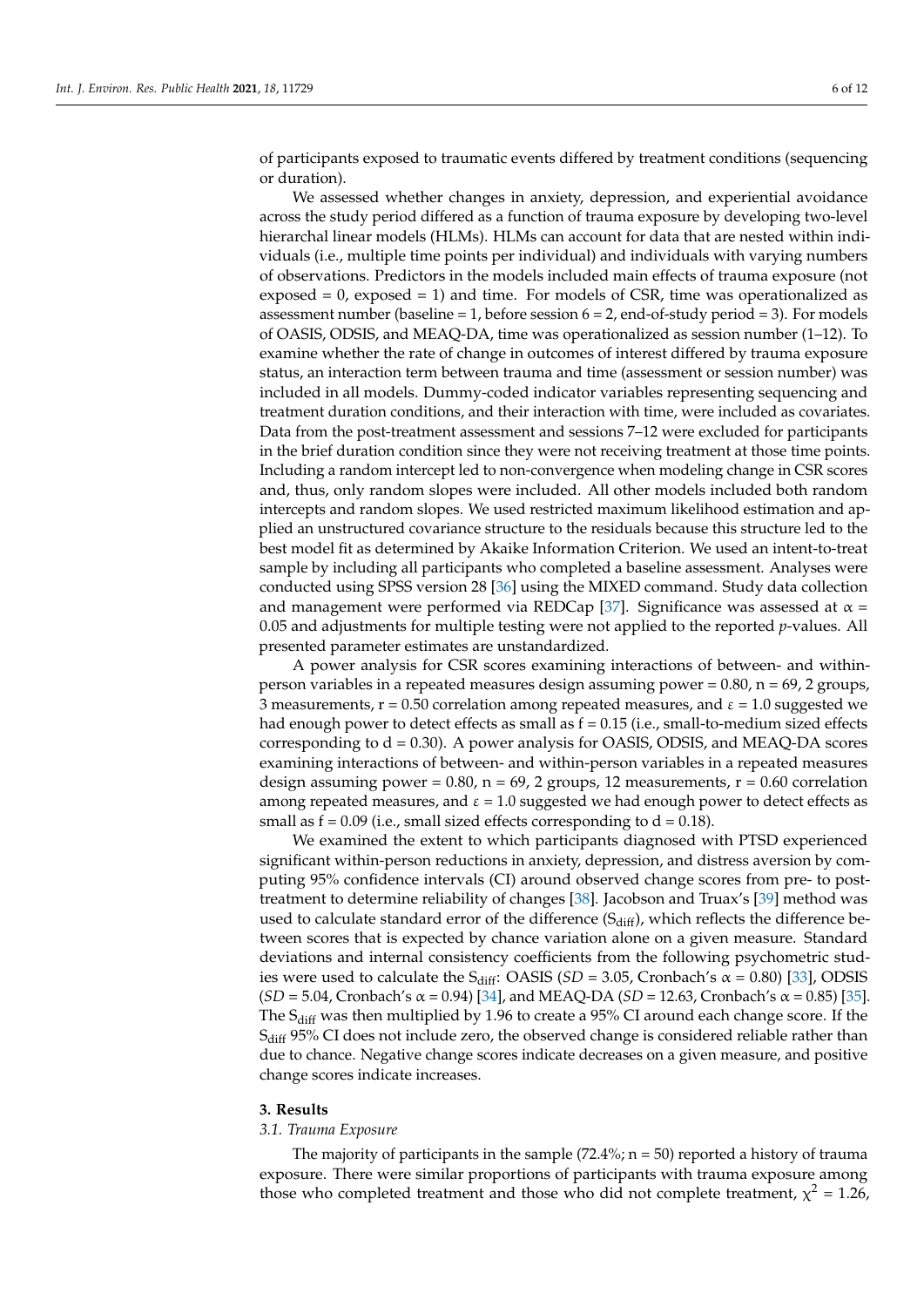*p* = 0.74. Similarly, the proportion of trauma-exposed participants did not significantly differ by module-sequencing condition,  $\chi^2$  = 1.63,  $p$  = 0.44, or duration condition,  $\chi^2$  = 0.66,  $p = 0.42$ . As shown in Table [1,](#page-4-0) there was a larger proportion of people who identified as heterosexual among those with trauma exposure than those without trauma exposure  $(p = 0.01)$ . However, there were no other significant differences in demographic variables between groups. The most frequently reported traumatic events were serious motor vehicle accidents, sudden, terrible medical events, and actual or threatened physical assault or sexual violence (Table [3\)](#page-8-0). Among participants with a lifetime history of traumatic experiences, the average number of traumatic events reported was  $1.52$  (SD = 0.68), and the maximum number of events was 4.

<span id="page-8-0"></span>

| Type of Trauma Exposure |      |    |      |                                                      |          |                                                       |              |
|-------------------------|------|----|------|------------------------------------------------------|----------|-------------------------------------------------------|--------------|
| Experienced             |      |    |      |                                                      | $N = 69$ |                                                       |              |
| n                       | $\%$ | n  | $\%$ | n                                                    | $\%$     | n                                                     | $\%$         |
|                         |      |    | 1.4  |                                                      |          |                                                       | 1.4          |
| 9                       | 13.0 |    | 15.9 |                                                      |          | 18                                                    | 26.1         |
|                         | 13.0 | 5  | 7.2  |                                                      |          | 14                                                    | 20.3         |
|                         |      |    | 1.4  |                                                      |          |                                                       | 1.4          |
|                         |      |    |      |                                                      |          |                                                       | 0.0          |
|                         |      |    |      |                                                      |          |                                                       | 0.0          |
|                         | 1.4  |    |      |                                                      |          |                                                       | 1.4          |
| 12                      | 17.4 | 10 | 14.5 |                                                      |          | 20                                                    | 29.0         |
| 6                       | 8.7  | 15 | 21.7 |                                                      |          | 18                                                    | 26.1         |
|                         |      |    | 1.4  |                                                      | 2.9      | 3                                                     | 4.3          |
|                         |      |    |      | <b>Witnessed Directly or</b><br><b>Learned about</b> |          | <b>Received Repeated or</b><br><b>Extreme Details</b> | <b>Total</b> |

**Table 3.** Trauma Characteristics.

Note. Values may not sum to total in each row because participants could report multiple types of exposure to the same traumatic event.

We examined the intraclass correlations (ICCs) of our measures of interest to determine the proportion of variability in each measure attributable to between-person differences and the proportion attributable to within-person fluctuations. As mentioned above, the ICC for the CSR was unable to be calculated since including a random intercept term led to model non-convergence. The ICC for the OASIS was 0.36, indicating that 36% of the variability in this measure was due to between-person differences and 64% was due to within-person fluctuations. By contrast, the ICCs for ODSIS (0.57) and MEAQ-DA (0.80) indicated the majority of variability in these measures was between-persons.

Models were first run with time (i.e., assessment or session number) as the only predictor. Participants demonstrated significant decreases on average across the study period in CSR scores, B = −1.44, SE = 0.14, *p* < 0.001, 95% CI [−1.72, −1.16], OASIS scores, B = −0.21, SE = 0.06, *p* = 0.002, 95% CI [−0.33, −0.08], ODSIS scores, B = −0.22, SE = 0.07, *p* = 0.002, 95% CI [−0.35, −0.09], and MEAQ-DA scores, B = −1.04, SE = 0.18, *p* < 0.001, 95% CI [−1.39, −0.69]. After adding all other relevant predictors, neither treatment order nor duration were significantly associated with changes in CSR, OASIS, ODSIS, or MEAQ-DA scores (*p*s > 0.05), and so the interactions between condition and time were not included in the models. Final models included time, trauma exposure, a time by trauma exposure interaction term, sequencing condition, and duration condition as predictors. Compared to participants without trauma histories, those exposed to potentially traumatic events reported significantly higher baseline CSR, B = 0.68, SE = 0.27, *p* = 0.01, 95% CI [0.14, 1.22], OASIS scores, B = 2.20, SE = 0.84, *p* = 0.01, 95% CI [0.51, 3.88], and ODSIS scores, B = 2.74, SE = 1.14, *p* = 0.02, 95% CI [0.45, 5.02]. However, trauma exposure was not significantly related to MEAQ-DA scores at baseline,  $B = -1.48$ ,  $SE = 3.38$ ,  $p = 0.66$ , 95% CI [−8.24, 5.27]. The interactions between trauma and time were also not significant, suggesting participants' rate of change in CSR, B = −0.14, SE = 0.32, *p* = 0.67, 95% CI [−0.77, 0.50], OASIS scores, B = −0.11, SE = 0.14, *p* = 0.44, 95% CI [−0.38, 0.17], ODSIS scores, B = −0.28, SE = 0.14, *p* = 0.054, 95% CI [−0.57, 0.005], and MEAQ-DA scores, B = 0.26, SE = 0.39,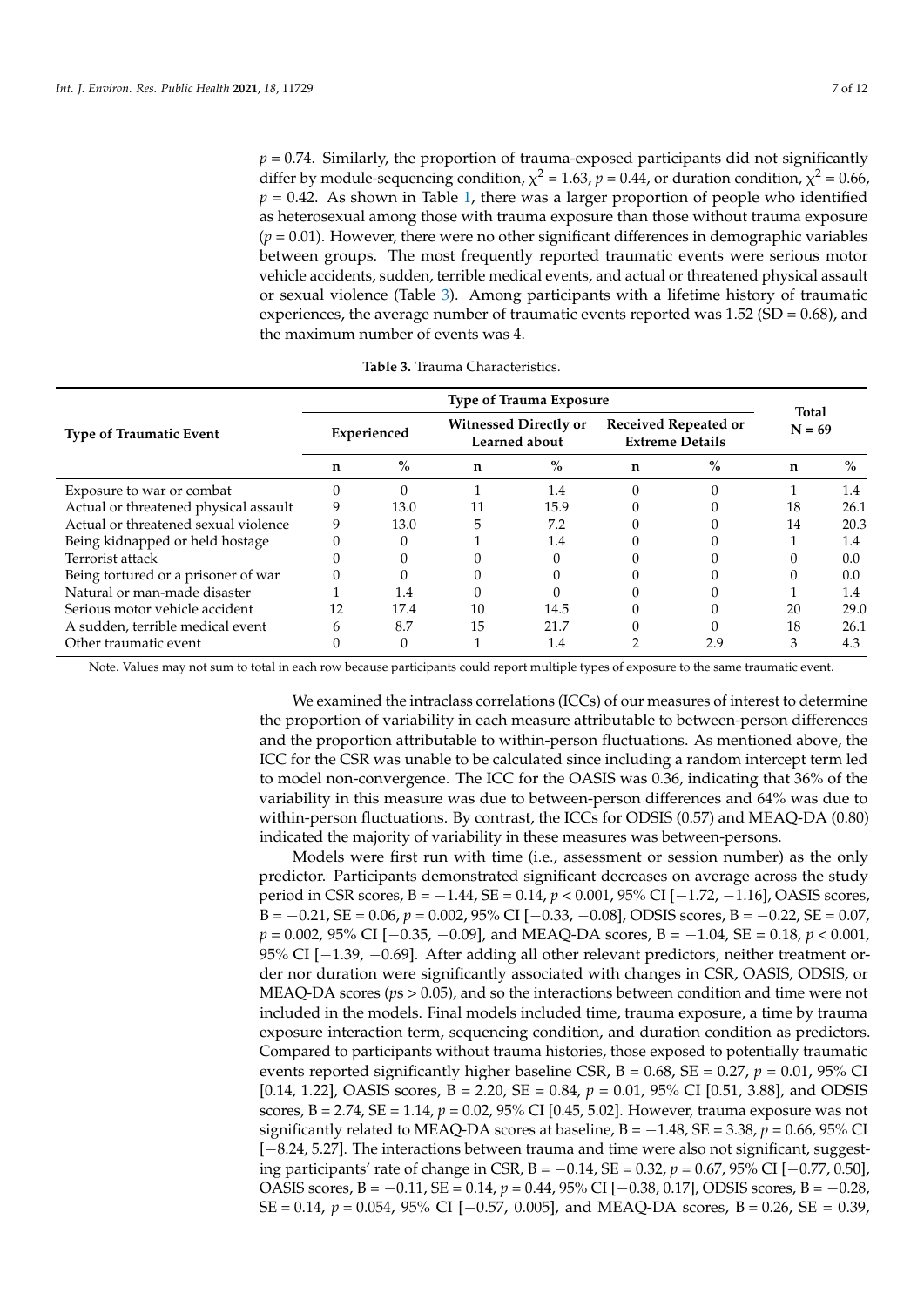*p* = 0.51, 95% CI [−0.53, 1.05], did not differ in magnitude between those with and without trauma exposure.

#### *3.2. Posttraumatic Stress Disorder*

Nine participants received diagnoses of PTSD (>3 CSR) at baseline (Table [4\)](#page-9-0). Three participants had principal diagnoses of PTSD and the remaining six participants had principal diagnoses of GAD, MDD, OCD, PD, or SAD. On average, participants with PTSD met criteria for 4.89 total diagnoses (SD = 2.71). Seven participants diagnosed with PTSD reported experiencing physical ( $n = 6$ ) or sexual assault ( $n = 1$ ). One participant reported both physical and sexual assault exposure and one reported neither. On average, participants with PTSD reported 2.22 (SD = 0.83) types of potentially traumatic experiences. All patients with PTSD scored a 2 or above on CSR for GAD and/or MDD.

**Table 4.** Change in Anxiety, Depression, and Distress Aversion Among Participants with PTSD Diagnoses.

<span id="page-9-0"></span>

|                            |                | <b>PTSD CSR</b> |                    | <b>OASIS</b><br>95% CI = $CS \pm 3.78$ |                             |                    | <b>ODSIS</b><br>95% CI = $CS \pm 3.42$ |                             |     | <b>MEAQ-DA</b><br>95% CI = $CS \pm 13.78$ |                             |  |
|----------------------------|----------------|-----------------|--------------------|----------------------------------------|-----------------------------|--------------------|----------------------------------------|-----------------------------|-----|-------------------------------------------|-----------------------------|--|
| Case                       | Pre            | Post            | Pre                | Post                                   | Change<br><b>Score</b>      | Pre                | Post                                   | Change<br><b>Score</b>      | Pre | Post                                      | Change<br><b>Score</b>      |  |
| Case $1^{s,b}$             | 5              |                 | 18                 |                                        |                             | 19                 |                                        |                             | 53  |                                           |                             |  |
| Case 2 ca,f                | 4              | 5               | 9                  | 10                                     | $(-2.78, 4.78)$             | 8                  | 10                                     | $(-1.42, 5.42)$             | 53  | 53                                        | $(-13.78, 13.78)$           |  |
| Case $3^{+,ca,b}$          | 6              | 2               | 11                 |                                        | $-10*$<br>$(-13.78, -6.22)$ | 5                  | $\mathbf{0}$                           | $-5*$<br>$(-8.42, -1.58)$   | 38  | 46                                        | $(-5.78, 21.78)$            |  |
| Case $4^{+,s,f}$           | 4              | 2               | 3                  | 3                                      | $(-3.78, 3.78)$             | 5                  | $\overline{4}$                         | $-1$<br>$(-4.42, 2.42)$     | 33  | 19                                        | $-14*$<br>$(-27.78, -0.22)$ |  |
| Case $5$ co,f              | 6              | $\overline{2}$  | 18                 | 5                                      | $-13*$<br>$(-16.78, -9.22)$ | 17                 | 5                                      | $-12*$<br>$(-15.42, -8.58)$ | 48  | 34                                        | $-14*$<br>$(-27.78, -0.22)$ |  |
| Case $6^{+, \text{co}, f}$ | 4              | 3               | 7                  | 5                                      | $(-5.78, 1.78)$             | 8                  | 6                                      | $(-1.42, 5.42)$             | 51  | 46                                        | $-5$<br>$(-18.78, 8.78)$    |  |
| Case 7 s,b                 | 3              | $\mathbf{1}$    | 11                 | 5                                      | $-6*$<br>$(-9.78, -2.22)$   | 10                 | 5                                      | $-5*$<br>$(-8.42, -1.58)$   | 44  | 27                                        | $-17*$<br>$(-30.78, -3.22)$ |  |
| Case $8^{\text{co,b}}$     | 3              | $\overline{2}$  | 9                  | 5                                      | $-4*$<br>$(-7.78, -0.22)$   | 10                 | 4                                      | $-6*$<br>$(-9.42, -2.58)$   | 47  | 46                                        | $-1$<br>$(-14.78, 12.78)$   |  |
| Case 9 s,f                 | $\overline{4}$ | 2               | $12^{\frac{1}{2}}$ | 8                                      | $(-7.78, -0.22)$            | $12^{\frac{1}{2}}$ | 7                                      | $-5*$<br>$(-8.42, -1.58)$   | 63  | 40                                        | $-23*$<br>$(-36.78, -9.22)$ |  |

Note. Negative change scores indicate decreases on a given measure, and positive change scores indicate increases. The standard error of the difference is listed at the top of each column and reflects the value used to calculate the 95% CIs around each raw change score. CI = confidence interval; CS = change score; CSR = Clinical Severity Rating; OASIS = Overall Anxiety Severity and Interference Scale; ODSIS = Overall Depression Severity and Interference Scale; MEAQ-DA = Multidimensional Experiential Avoidance Questionnaire Distress Aversion subscale.  $\rm^b$  Brief duration condition.  $\rm^{ca}$  Capitalization sequencing condition.  $\rm^co$  Compensation sequencing condition.  $\rm^f$  Full duration condition. <sup>s</sup> Standard sequencing condition. † Participant had a principal diagnosis of PTSD. ‡ Participant did not complete the OASIS and ODSIS at the first assessment, so data collected at baseline were substituted. \* Indicates statistically significant decrease.

> Outcome data at the post-treatment assessment were not available for one participant. Overall, the UP led to improvements for most participants; six of eight participants no longer met diagnostic criteria for PTSD at post-treatment (i.e., CSR scores < 3). On average, the UP led to decreases in anxiety ( $M<sub>difference</sub> = -4.86$ , SD = 5.18), depression  $(M<sub>difference</sub> = -4.14, SD = 4.45)$ , and distress aversion  $(M<sub>difference</sub> = -8.25, SD = 10.39)$  from pre- to post-treatment. Five participants demonstrated reliable reductions in anxiety and depression, and four participants demonstrated reliable reductions in distress aversion (Table [4\)](#page-9-0).

#### **4. Discussion**

In this study, we examined whether the effects of a transdiagnostic treatment for emotional disorders (i.e., the UP) differed between people with and without a history of trauma exposure and whether this treatment would lead to significant improvements in diagnostic, symptomatic, and mechanistic outcomes among those with PTSD. Despite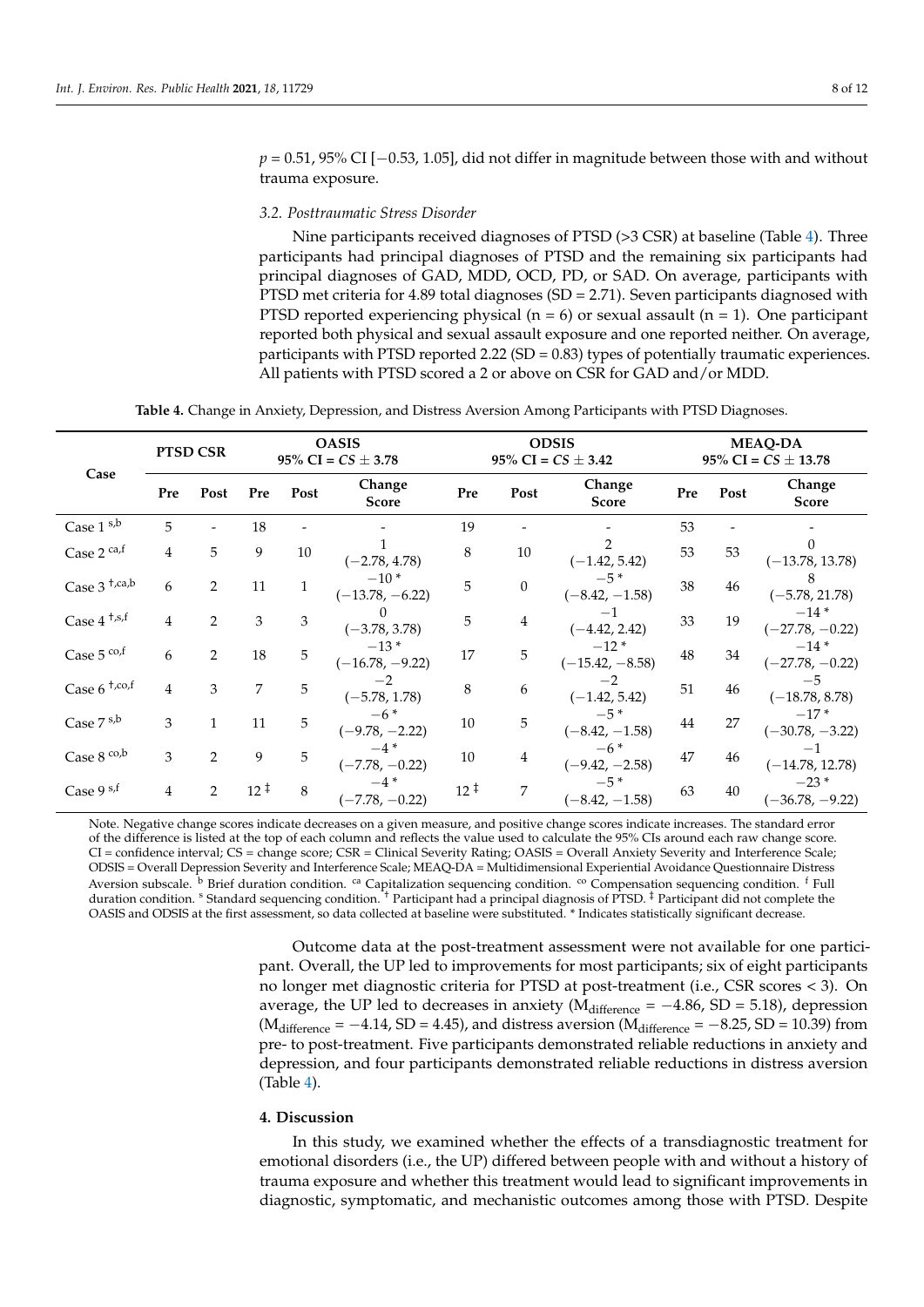people with a history of trauma exposure reporting greater diagnostic clinical severity, anxiety, and depression at baseline than those without such a history, we found no significant differences in the rates of change on any outcome between groups. Further, the UP led to significant decreases in anxiety, depression, and distress aversion for roughly half of participants with PTSD.

In line with previous research [\[40\]](#page-13-15), we found that participants with a history of trauma exposure demonstrated more severe clinical presentations and reported more severe anxiety and depression than participants without such a history at baseline. By contrast, these groups did not significantly differ in their ratings of distress aversion [\[41\]](#page-13-16). Together, these findings suggest that exposure to traumatic events may promote the development of more severe clinical symptoms, but other factors (e.g., maladaptive self-appraisals [\[42\]](#page-13-17); type of traumatic event [\[43\]](#page-13-18)) may influence whether people develop or maintain greater aversions to distress after trauma exposure. Given that these results are cross-sectional, based on retrospective self-reported trauma exposure, and drawn from a treatment-seeking sample, we encourage future researchers to replicate these findings to determine their generalizability.

Trauma exposure did not significantly moderate the rate of change in diagnostic, symptom, or mechanistic outcomes. At the same time, the size of these differences varied substantially. Given that the beta weight of the interaction of time and trauma exposure represents the average difference in slopes between groups and the beta weight of time represents the average slope among the non-trauma exposed group, comparing the size of these beta weights can provide an indication of how different the slopes are. CSR slopes only differed by 11% between groups, whereas OASIS slopes differed by 52%, and ODSIS slopes differed by 127%. The direction of each interaction indicated that participants with trauma exposure experienced steeper rates of change on all three measures. By contrast, participants without trauma exposure experienced a 25% steeper rate of change in distress aversion. Together, these results indicate that the UP leads to similar diagnostic, clinical, and mechanistic improvements for patients regardless of trauma exposure, with some preliminary evidence of greater improvement in depression and anxiety but less improvement in distress aversion for patients with a trauma history. Our findings may imply that the UP is similarly efficacious at reducing clinical symptoms for people with and without trauma exposure but may act on a mechanism other than distress aversion to do so. Alternatively, given that clinical symptoms, but not distress aversion, were higher at baseline in the trauma-exposed group, these results may be due in part to regression to the mean. It is also possible that distress aversion is more resistant to change during treatment than clinical symptoms. We encourage future researchers to test these hypotheses more specifically by evaluating session-to-session changes in distress aversion as a potential mediator of clinical outcomes among a larger sample of people with and without trauma exposure.

Finally, this study provides preliminary support for continued investigation of the UP as a treatment for PTSD and comorbid conditions among trauma-exposed adults. Seven out of eight participants with PTSD at baseline demonstrated decreases in the severity of their PTSD diagnoses across treatment. Five participants demonstrated significant reductions in anxiety, and six participants reported OASIS scores below the suggested clinical threshold. Similarly, five participants demonstrated significant reductions in depression, and seven participants reported ODSIS scores below the suggested clinical threshold. Finally, four participants demonstrated significant reductions in distress aversion, three of whom also reported significant reductions in anxiety and depression. These results provide preliminary evidence for the generalizability of the UP for PTSD beyond those with military or traumatic injury exposure. Our results further suggest the UP may be efficacious for comorbid anxiety and depression among those presenting with primary PTSD, in line with the transdiagnostic nature of this treatment protocol. To support this claim, we encourage researchers to test the non-inferiority of the UP for PTSD compared to "gold standard" trauma-focused treatments—similar to Barlow and colleagues' [\[19\]](#page-12-17) non-inferiority test of the UP for anxiety disorders compared to single-disorder anxiety treatment protocols—in a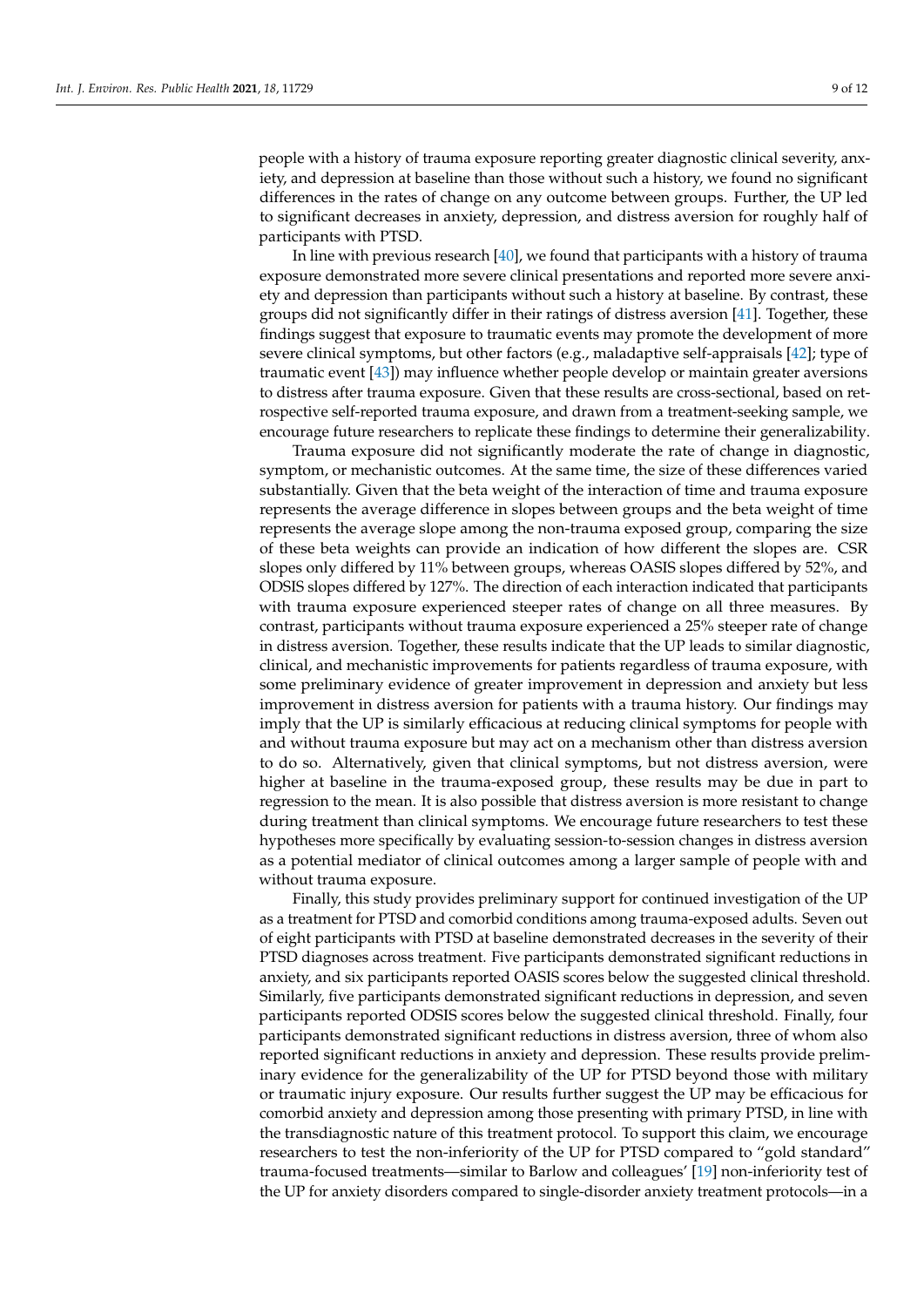fully-powered randomized clinical trial among individuals with PTSD diagnoses from various traumatic event exposure. The UP may indeed work well to reduce clinical symptoms among trauma-exposed adults without PTSD, whereas other treatment approaches may be more appropriate when PTSD is present. Future research should be designed to test this question by comparing the effectiveness of the UP among individuals without trauma histories to trauma-exposed individuals with and without PTSD.

These results should be considered in light of the study's limitations. First, our only direct measures of PTSD were clinician-reported diagnostic and severity ratings. Although we assessed PTSD criteria and severity at pre-, mid-, and post-treatment among those diagnosed with PTSD at baseline, we encourage future researchers to improve upon these assessments by using "gold-standard" diagnostic (e.g., the Clinician-Administered PTSD Scale [\[44\]](#page-13-19)) and more frequent self-report symptom assessments (e.g., the PTSD Checklist for DSM-5 [\[45\]](#page-13-20)) to specifically test how putative mechanisms in the UP directly impact changes in PTSD symptomology. Second, trauma exposure was assessed retrospectively and at the same time as diagnostic, clinical, and mechanistic outcomes, and so we cannot determine the temporal precedence of these factors. Because we did not systematically assess when trauma exposure occurred, we are unable to determine whether the chronicity of trauma exposure is associated with greater comorbidity or differences in treatment response. Third, our ability to generalize findings to the broader population is limited due to the parent project's exclusion criteria, the small number of participants with PTSD, and the predominantly white and college-educated sample.

#### **5. Conclusions**

Our findings add to the burgeoning literature on the use of the UP as a possible treatment for PTSD and comorbid conditions among trauma-exposed adults. Results suggest the UP may lead to similar, if not larger, improvements in clinical severity, anxiety, and depression among patients with trauma exposure compared to those without trauma exposure. We found our results despite patients with trauma histories reporting higher levels of these characteristics at baseline. There were no significant differences between groups in the rate of improvement in distress aversion, suggesting that this mechanism may also respond similarly to the UP among people with and without trauma exposure. Finally, we found that roughly half of participants with PTSD demonstrated reductions in PTSD clinical severity, anxiety, depression, and distress aversion, highlighting the potential of the UP as an efficacious treatment for people with PTSD and comorbid conditions.

**Author Contributions:** Conceptualization, C.O.H., C.B., M.W.S., S.S.-Z.; Methodology, M.W.S., S.S.-Z.; Formal Analysis, C.O.H.; Data Curation, C.O.H., M.W.S., S.S.-Z.; Writing—Original Draft Preparation, C.O.H., M.W.S., C.B., S.S.-Z.; Writing—Review & Editing, C.O.H., M.W.S., S.S.-Z.; Visualization, C.O.H.; Project Administration, M.W.S., S.S.-Z.; Funding Acquisition, C.O.H. All authors have read and agreed to the published version of the manuscript.

**Funding:** Effort on this project was supported by the National Institute on Drug Abuse (T32 DA035200) through the National Institutes of Health (NIH). This publication's contents are solely the responsibility of the authors and do not necessarily represent the official views of NIH.

**Institutional Review Board Statement:** The study was conducted according to the guidelines of the Declaration of Helsinki and approved by the Institutional Review Board of the University of Kentucky (Protocol code: 53545; Approval: 7 August 2021).

**Informed Consent Statement:** Informed consent was obtained from all subjects involved in the study.

**Data Availability Statement:** Raw data are available upon request. Syntax files for the primary outcomes are located on Open Science Framework [\(https://osf.io/xrv8k/\)](https://osf.io/xrv8k/) (accessed on 8 November 2021).

**Conflicts of Interest:** The authors declare no conflict of interest.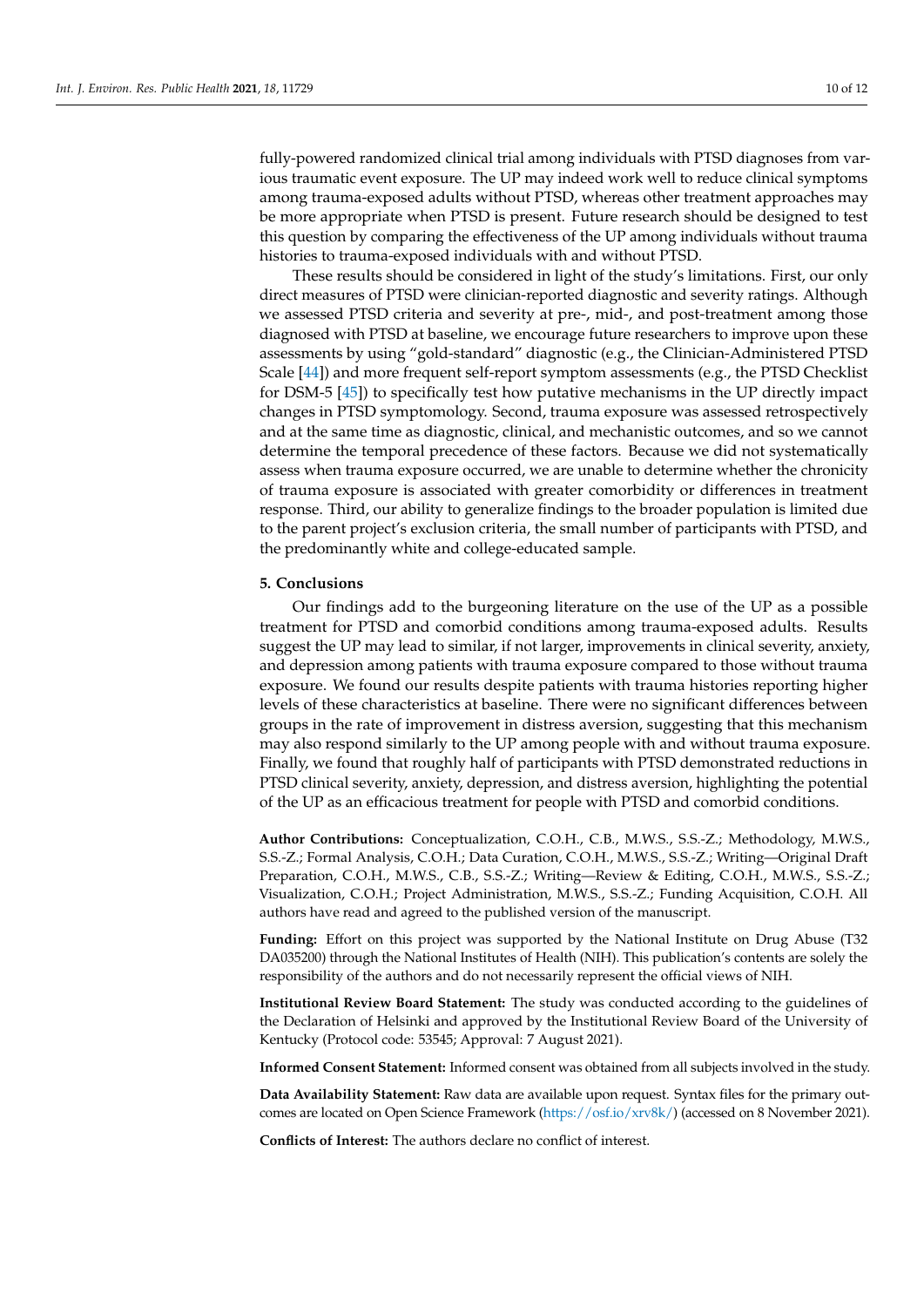#### **References**

- <span id="page-12-0"></span>1. American Psychiatric Association. *Diagnostic and Statistical Manual of Mental Disorders (DSM-5®)*; American Psychiatric Publishing: Washington, DC, USA, 2013.
- <span id="page-12-1"></span>2. Kessler, R.C.; Aguilar-Gaxiola, S.; Alonso, J.; Benjet, C.; Bromet, E.J.; Cardoso, G.; Degenhardt, L.; de Girolamo, G.; Dinolova, R.V.; Ferry, F.; et al. Trauma and PTSD in the WHO world mental health surveys. *Eur. J. Psychotraumatol.* **2017**, *8* (Suppl. 5), 1353383. [\[CrossRef\]](http://doi.org/10.1080/20008198.2017.1353383)
- <span id="page-12-2"></span>3. Chapman, C.; Mills, K.; Slade, T.; McFarlane, A.C.; Bryant, R.A.; Creamer, M.; Silove, D.; Teesson, M. Remission from posttraumatic stress disorder in the general population. *Psychol. Med.* **2012**, *42*, 1695–1703. [\[CrossRef\]](http://doi.org/10.1017/S0033291711002856) [\[PubMed\]](http://www.ncbi.nlm.nih.gov/pubmed/22166813)
- <span id="page-12-3"></span>4. Bryant, R.A.; O'Donnell, M.L.; Creamer, M.; McFarlane, A.C.; Clark, C.R.; Silove, D. The psychiatric sequelae of traumatic injury. *Am. J. Psychiatry* **2010**, *167*, 312–320. [\[CrossRef\]](http://doi.org/10.1176/appi.ajp.2009.09050617) [\[PubMed\]](http://www.ncbi.nlm.nih.gov/pubmed/20048022)
- <span id="page-12-4"></span>5. Gallagher, M.W.; Brown, T.A. Bayesian analysis of current and lifetime comorbidity rates of mood and anxiety disorders in individuals with posttraumatic stress disorder. *J. Psychopathol. Behav. Assess.* **2015**, *37*, 60–66. [\[CrossRef\]](http://doi.org/10.1007/s10862-014-9436-z) [\[PubMed\]](http://www.ncbi.nlm.nih.gov/pubmed/26166944)
- <span id="page-12-5"></span>6. Lockwood, E.; Forbes, D. Posttraumatic stress disorder and comorbidity: Untangling the Gordian knot. *Psychol. Inj. Law* **2014**, *7*, 108–121. [\[CrossRef\]](http://doi.org/10.1007/s12207-014-9189-8)
- <span id="page-12-6"></span>7. Forbes, D.; Bisson, J.I.; Monson, C.M.; Berliner, L. *Effective Treatments for PTSD: Practice Guidelines from the International Society of Traumatic Stress Studies*, 3rd ed.; Guilford Publications: New York, NY, USA, 2020; pp. 188–233.
- <span id="page-12-7"></span>8. Murphy, D.; Smith, K.V. Treatment efficacy for veterans with posttraumatic stress disorder: Latent class trajectories of treatment response and their predictors. *J. Trauma Stress* **2018**, *31*, 753–763. [\[CrossRef\]](http://doi.org/10.1002/jts.22333)
- <span id="page-12-8"></span>9. Phelps, A.; Steel, Z.; Metcalf, O.; Alkemade, N.; Kerr, K.; O'Donnell, M.; Nursey, J.; Cooper, J.; Howard, A.; Armstrong, R. Key patterns and predictors of response to treatment for military veterans with posttraumatic stress disorder: A growth mixture modelling approach. *Psychol. Med.* **2018**, *48*, 95–103. [\[CrossRef\]](http://doi.org/10.1017/S0033291717001404)
- 10. Forbes, D.; Parslow, R.; Creamer, M.; Allen, N.; McHugh, T.; Hopwood, M. Mechanisms of anger and treatment outcome in combat veterans with posttraumatic stress disorder. *J. Trauma Stress* **2008**, *21*, 142–149. [\[CrossRef\]](http://doi.org/10.1002/jts.20315)
- <span id="page-12-9"></span>11. Saraiya, T.; Lopez-Castro, T. Ashamed and afraid: A scoping review of the role of shame in post-traumatic stress disorder (PTSD). *J. Clin. Med.* **2016**, *5*, 94. [\[CrossRef\]](http://doi.org/10.3390/jcm5110094)
- <span id="page-12-10"></span>12. Riggs, D.S.; Paxton Willing, M.M.; Mailonee, S.; Rosen, C.; Wiltsey Stirman, S.; Dorsey, S. Training and implementation of evidence-based psychotherapies for PTSD. In *Effective Treatments for PTSD: Practice Guidelines from the International Society of Traumatic Stress Studies*, 3rd ed.; Forbes, D., Bisson, J.I., Monson, C.M., Berliner, L., Eds.; Guilford Publications: New York, NY, USA, 2020; pp. 469–491.
- <span id="page-12-11"></span>13. Gutner, C.A.; Pedersen, E.R.; Drummond, S.P. Going direct to the consumer: Examining treatment preferences for veterans with insomnia, PTSD, and depression. *Psychiatry Res.* **2018**, *263*, 108–114. [\[CrossRef\]](http://doi.org/10.1016/j.psychres.2018.02.045)
- <span id="page-12-12"></span>14. Sauer-Zavala, S.; Gutner, C.A.; Farchione, T.J.; Boettcher, H.T.; Bullis, J.R.; Barlow, D.H. Current definitions of "transdiagnostic" in treatment development: A search for consensus. *Behav. Ther.* **2017**, *48*, 128–138. [\[CrossRef\]](http://doi.org/10.1016/j.beth.2016.09.004) [\[PubMed\]](http://www.ncbi.nlm.nih.gov/pubmed/28077216)
- <span id="page-12-13"></span>15. Southward, M.W.; Sauer-Zavala, S. Experimental manipulations to test theory-driven mechanisms of cognitive behavior therapy. *Front. Psychiatry* **2020**, *11*, 603009. [\[CrossRef\]](http://doi.org/10.3389/fpsyt.2020.603009)
- <span id="page-12-14"></span>16. Barlow, D.H.; Sauer-Zavala, S.; Farchione, T.; Murray Latin, H.; Ellard, K.K.; Bullis, J.R.; Bentley, K.H.; Boettcher, H.T.; Cassiello-Robbins, C. *Unified Protocol for the Transdiagnostic Treatment of Emotional Disorders*; Oxford University Press: New York, NY, USA, 2018.
- <span id="page-12-15"></span>17. Wilamowska, Z.A.; Thompson-Hollands, J.; Fairholme, C.P.; Ellard, K.K.; Farchione, T.J.; Barlow, D.H. Conceptual background, development, and preliminary data from the unified protocol for transdiagnostic treatment of emotional disorders. *Depress. Anxiety* **2010**, *27*, 882–890. [\[CrossRef\]](http://doi.org/10.1002/da.20735) [\[PubMed\]](http://www.ncbi.nlm.nih.gov/pubmed/20886609)
- <span id="page-12-16"></span>18. Sakiris, N.; Berle, D. A systematic review and meta-analysis of the Unified Protocol as a transdiagnostic emotion regulation based intervention. *Clin. Psychol. Rev.* **2019**, *72*, 101751. [\[CrossRef\]](http://doi.org/10.1016/j.cpr.2019.101751)
- <span id="page-12-17"></span>19. Barlow, D.H.; Farchione, T.J.; Bullis, J.R.; Gallagher, M.W.; Murray-Latin, H.; Sauer-Zavala, S.; Bentley, K.H.; Thompson-Hollands, J.; Conklin, L.R.; Boswell, J.F.; et al. The Unified Protocol for Transdiagnostic Treatment of Emotional Disorders compared with diagnosis-specific protocols for anxiety disorders: A randomized clinical trial. *JAMA Psychiatry* **2017**, *74*, 875–884. [\[CrossRef\]](http://doi.org/10.1001/jamapsychiatry.2017.2164) [\[PubMed\]](http://www.ncbi.nlm.nih.gov/pubmed/28768327)
- <span id="page-12-18"></span>20. Cassiello-Robbins, C.; Southward, M.W.; Tirpak, J.W.; Sauer-Zavala, S. A systematic review of Unified Protocol applications with adult populations: Facilitating widespread dissemination via adaptability. *Clin. Psychol. Rev.* **2020**, *78*, 101852. [\[CrossRef\]](http://doi.org/10.1016/j.cpr.2020.101852) [\[PubMed\]](http://www.ncbi.nlm.nih.gov/pubmed/32360953)
- <span id="page-12-19"></span>21. Southward, M.W.; Cassiello-Robbins, C.; Zelkowitz, R.L.; Rosenthal, M.Z. Navigating the new landscape of value-based care: An example of increasing access, improving quality, and reducing costs using the Unified Protocol. *Behav. Ther.* **2020**, *43*, 134–137.
- <span id="page-12-20"></span>22. Gallagher, M.W. Transdiagnostic mechanisms of change and cognitive-behavioral treatments for PTSD. *Curr. Opin. Psychol.* **2017**, *14*, 90–95. [\[CrossRef\]](http://doi.org/10.1016/j.copsyc.2016.12.002)
- 23. Gutner, C.A.; Galovski, T.; Bovin, M.J.; Schnurr, P.P. Emergence of transdiagnostic treatments for PTSD and posttraumatic distress. *Curr. Psychiatry Rep.* **2016**, *18*, 95–102. [\[CrossRef\]](http://doi.org/10.1007/s11920-016-0734-x)
- <span id="page-12-21"></span>24. Gutner, C.A.; Presseau, C. Dealing with complexity and comorbidity: Opportunity for transdiagnostic treatment for PTSD. *Curr. Treat. Options Psychiatry* **2019**, *6*, 119–131. [\[CrossRef\]](http://doi.org/10.1007/s40501-019-00170-2)